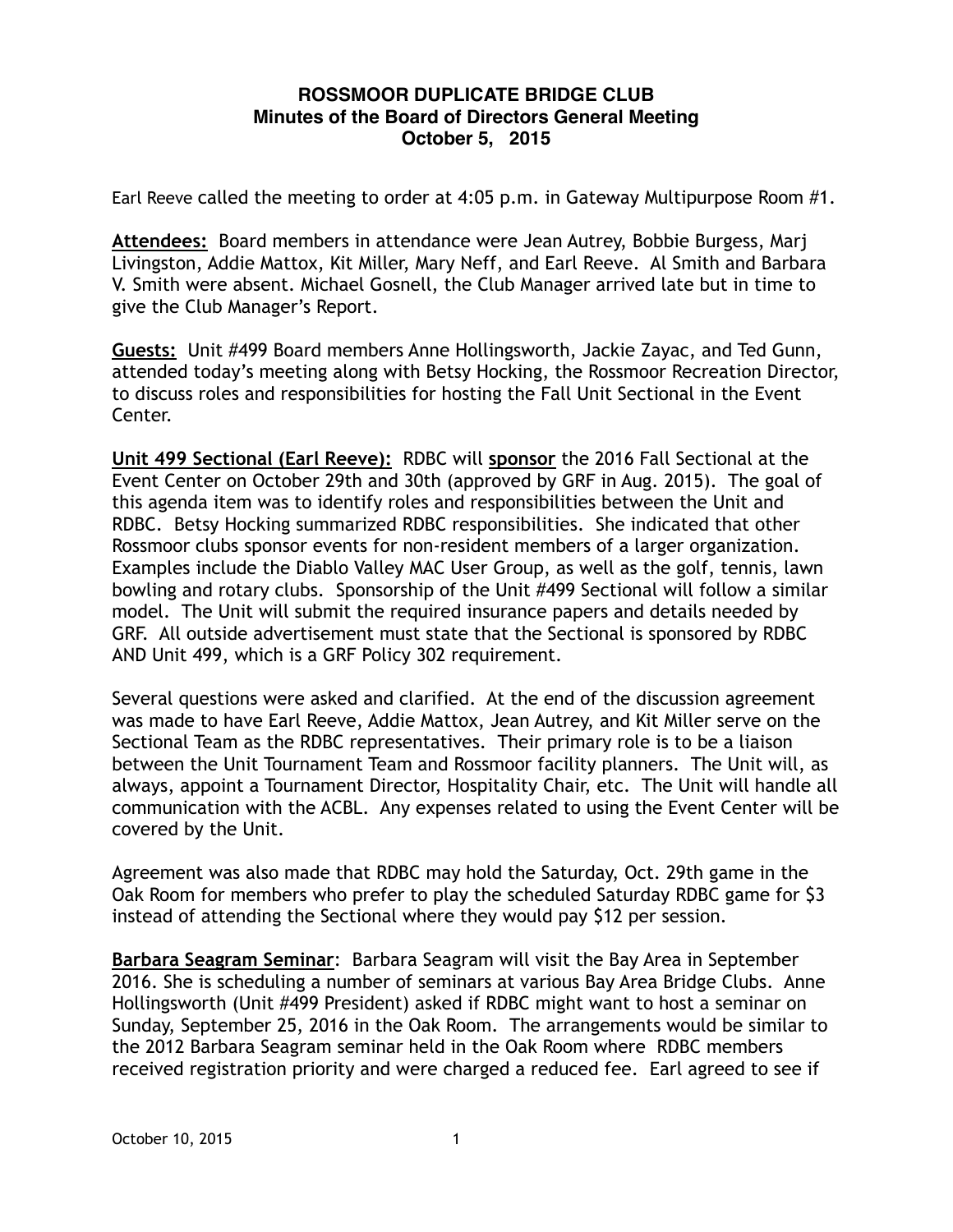## **ROSSMOOR DUPLICATE BRIDGE CLUB Minutes of the Board of Directors General Meeting October 5, 2015**

the Oak Room is available on Sunday, September 25th, 2016 for the seminar. (Note: a few days after the Board meeting we learned that Barbara was not available on Sunday. The Board decided not to cancel any of the RDBC games in order to host the seminar.)

At the close of the above discussions, Betsy and guests left the meeting. Michael Gosnell arrived.

**Approve Minutes:** A motion was made and passed to approve the minutes for both the General and Executive meetings for September 7, 2015.

**Treasurer's Report (Jean Autrey):** The YTD profit as of September 30, 2015 is \$8,438. Mary noted that the 413 birthday free plays to date exceed the total RDBC membership. Jean will investigate how we control and audit the birthday free play tickets. Jean also noted that the use of general free plays is inconsistent. Board members agreed that when a director recruits a pair to move to a different section, the pair should be given a free play. Michael will communicate the practice to the directors. A motion was made and passed to approved the September 2015 Financial reports.

**Membership Report (Addie Mattox):** The 2016 membership drive is underway. Envelopes are available.

**Hospitality (Bobbie Burgess):** Bobbie reported the she and Angie have the Sunday, Oct. 11th Unit Game hospitality well under control.

**Publicity/Sunshine Report (Kit Miller):** RDBC experienced an increase in attendance during the week of free plays for the Rossmoor games. Unfortunately, the free lunch tickets did not work well. Many of those who won the lunch tickets did not attend the Friday lunch. Kit reported that was the trend across the Rossmoor clubs. Next year the Rossmoor Games Committee will not hold a celebration lunch. Kit also mentioned that RDBC was asked if they wanted to advertise on Channel 28. Board Members agreed that the venue does not work well for the club.

**Club Manager's Report (Michael Gosnell)**: A new director, Michael Kruley, worked today with very positive feedback. He and Dori handled questions and director calls very well. We also reviewed and updated the action item lists.

**Old Business (Earl Reeve):** Two topics were discussed:

• **Amended By-Laws** - Kit will publish an article in the Rossmoor News about the proposed amendments to the RDBC By-Laws. Copies of the proposed amendments were placed on the RDBC website and on the Oak Room bulletin board in early